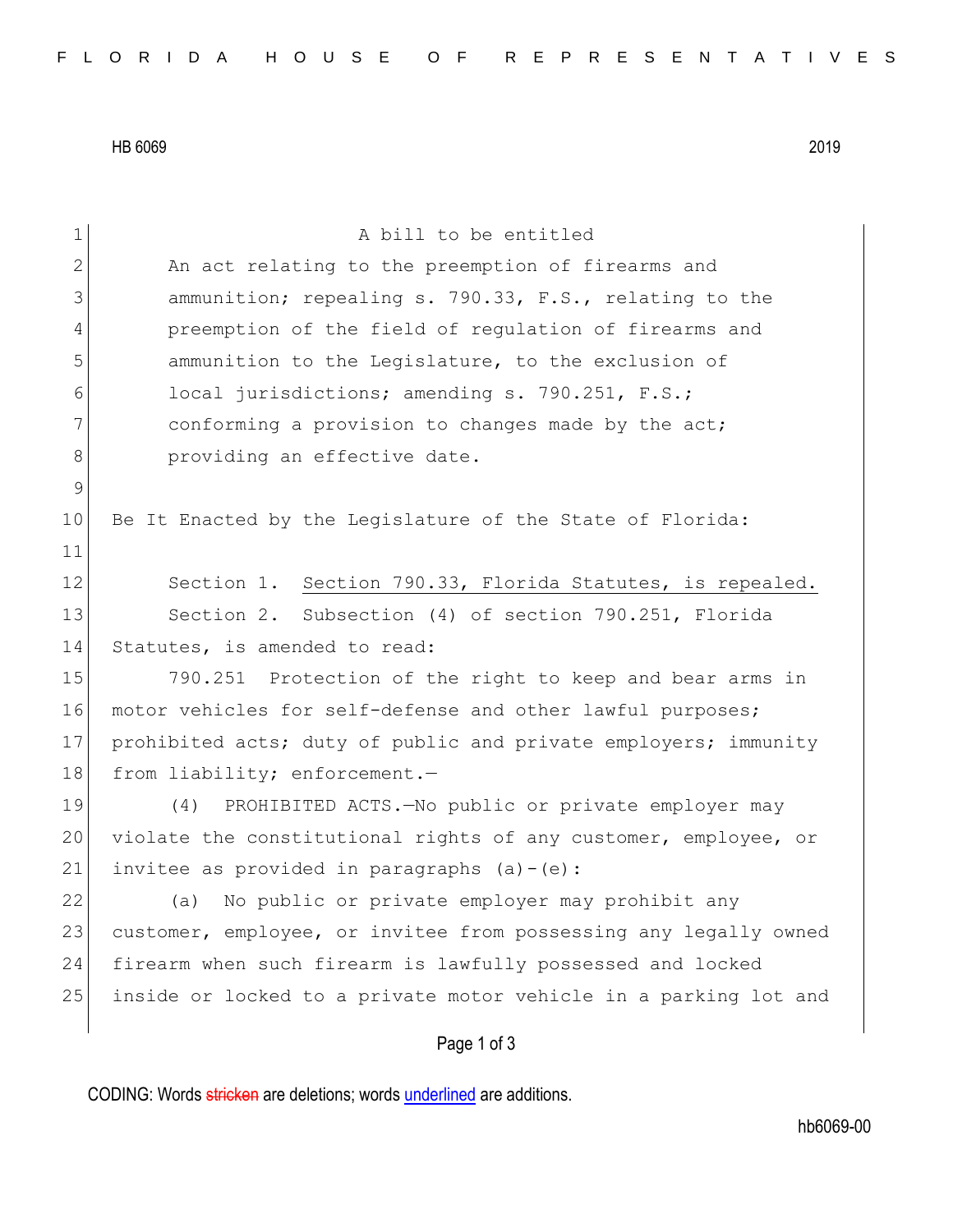## HB 6069 2019

26 when the customer, employee, or invitee is lawfully in such 27 area.

28 (b) No public or private employer may violate the privacy rights of a customer, employee, or invitee by verbal or written inquiry regarding the presence of a firearm inside or locked to a private motor vehicle in a parking lot or by an actual search 32 of a private motor vehicle in a parking lot to ascertain the presence of a firearm within the vehicle. Further, no public or private employer may take any action against a customer, employee, or invitee based upon verbal or written statements of any party concerning possession of a firearm stored inside a private motor vehicle in a parking lot for lawful purposes. A 38 search of a private motor vehicle in the parking lot of a public or private employer to ascertain the presence of a firearm within the vehicle may only be conducted by on-duty law enforcement personnel, based upon due process and must comply 42 with constitutional protections.

43 (c) No public or private employer shall condition 44 employment upon either:

45 1. The fact that an employee or prospective employee holds 46 or does not hold a license issued pursuant to s. 790.06; or

47 2. Any agreement by an employee or a prospective employee 48 that prohibits an employee from keeping a legal firearm locked 49 inside or locked to a private motor vehicle in a parking lot 50 when such firearm is kept for lawful purposes.

## Page 2 of 3

CODING: Words stricken are deletions; words underlined are additions.